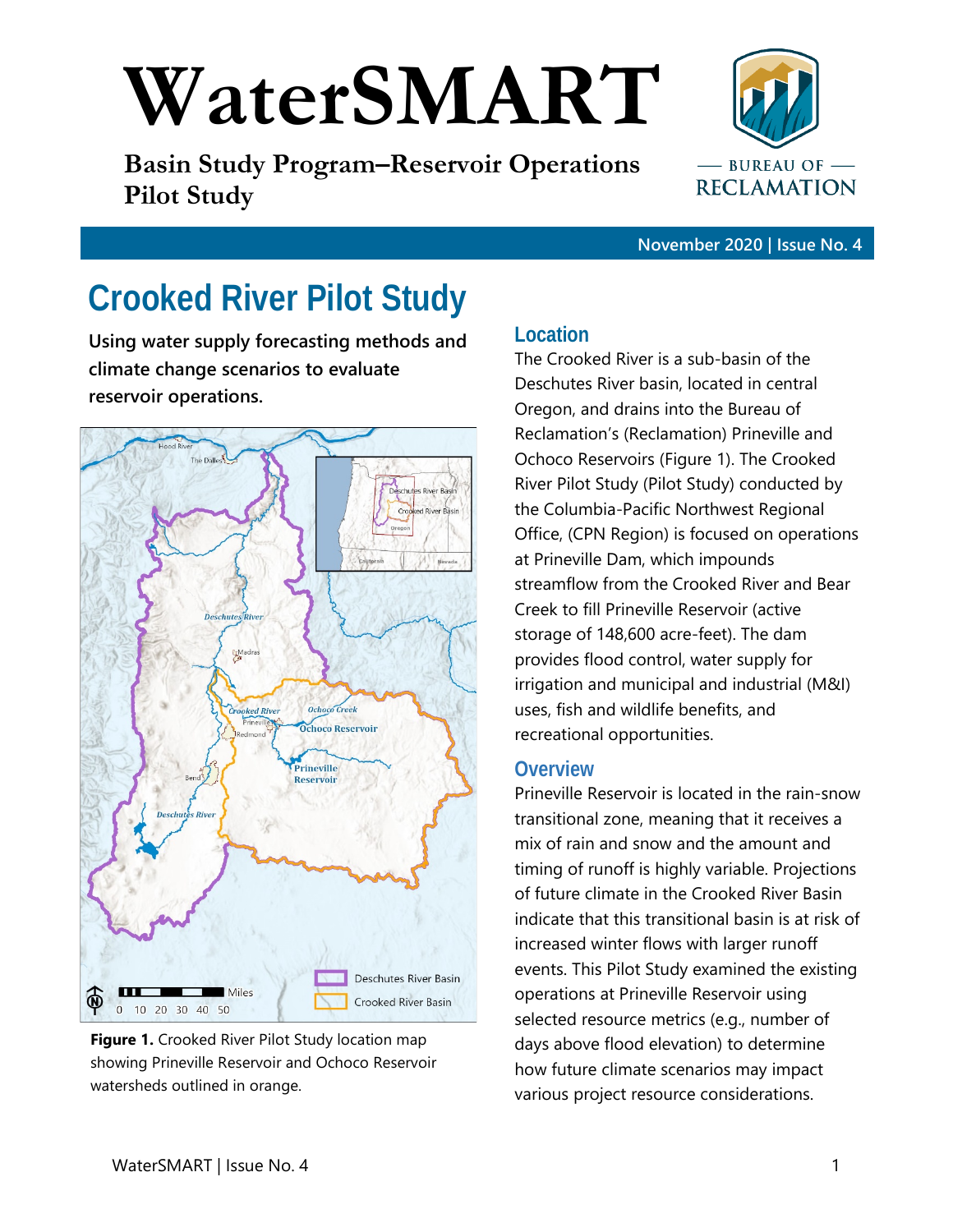Based on the analysis of future climate impacts, reservoir operating alternatives were developed to reduce the impacts of projected hydrologic variability on operational objectives.

# **Operating Scenarios to Manage Future Risk**

Crooked River Reservoir operators rely on dynamic rule curves to guide reservoir refill from mid-February through April. Based on forecasted seasonal runoff volumes and projected reservoir fill dates, the rule curves identify the amount of reservoir storage space required to capture runoff and minimize downstream flood risks.

To evaluate long-term impacts to reservoir operations under future hydrology, the study team investigated how well the current dynamic rule curves would perform in a range of future climate scenarios for three future planning horizons—the 2040s (2030-2059), 2060s (2050-2079), and 2080s (2070-2099). The scenarios encompass a range of future warming and projected future precipitation— LWD (less warming and drier), LWW (less warming and wetter), median, MWD (more warming and drier), and MWW (more warming and wetter). The team used corresponding future hydrology under these scenarios as inputs to a RiverWare-based reservoir operations planning model for the Crooked River and Ochoco Creek watershed (Pilot Model), while keeping operational requirements the same, to illustrate how resource metrics might be different under possible future hydrologic conditions.

The study team found the existing rule curve preformed well and was resilient for almost all of the climate change scenarios across all time horizons with regards to providing flood control. The 2080s LWW scenario was the only scenario resulting in reservoir discharges above the existing maximum flood control discharge target of 3,000 cfs (resulting in an elevation in the river at which flooding occurs), Figure 2. The 2080 LWW scenario resulted in an additional 22 days of flows above the flood control discharge target and increased potential for water stored above the spillway elevation (surcharge) compared to the current condition. Results also indicated the need for deeper and longerduration reservoir drawdown and larger reservoir discharges for flood protection. In addition, the study identified the need for improved forecasting methodology to better predict seasonal runoff in the transitional zone.

Climate change conditions—increased runoff and releases for flood control—were also found to increase the number of days with total dissolved gas (TDG) levels in excess of 120 percent, which would negatively impact fish health. High TDG levels can cause gas bubbles to develop in the blood and tissue of fish, causing trauma or death.

Table 1. Number of days above various discharge values, including the days above the maximum flood control discharge target (3,000 cfs), under a range of future temperature and precipitation scenarios for the 2080s time horizon.

| <b>Model Run</b>               | # of Days Discharge (cfs) is greater than |       |       |       |                    |
|--------------------------------|-------------------------------------------|-------|-------|-------|--------------------|
|                                | 1,000                                     | 1,500 | 2,000 | 2,500 | 3,000 <sup>1</sup> |
| <b>Current Condition</b>       | 726                                       | 391   | 253   | 139   | 4                  |
| <b>Future climate Scenario</b> | # Days Different from Current Condition   |       |       |       |                    |
| 2080s LWD                      | 156                                       | 3     | -4    | 16    | -4                 |
| 2080s LWW                      | 499                                       | 302   | 114   | 109   | 22                 |
| 2080s MWD                      | 43                                        | $-3$  | $-58$ | $-29$ | $-4$               |
| <b>2080s MWW</b>               | 572                                       | 336   | 142   | 125   | 1                  |
| 2080s Median                   | 289                                       | 144   | 13    | 27    |                    |

<sup>1</sup> Existing maximum flood control discharge target.